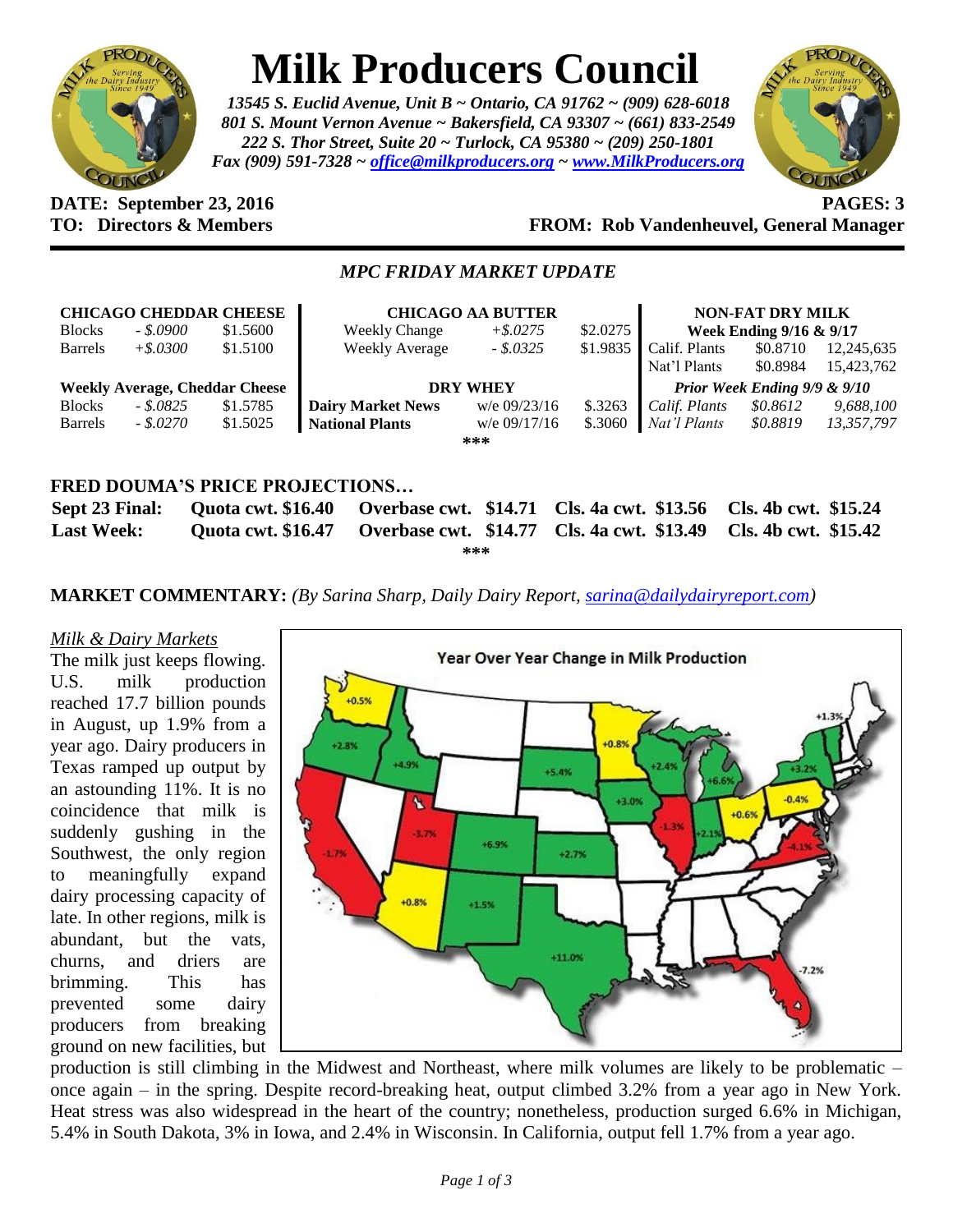U.S. dairy producers are milking more cows than they have in nearly 20 years. USDA estimates the August dairy herd at 9.36 million head, up 45,000 head in the last 12 months. The agency revised its estimate of the July milking herd upward by 12,00 head and reported a further month-to-month increase of 16,000 head driven by a 12,000-cow jump in the Texas dairy herd. Given significant increases in milk yields in New York and Michigan, it seems likely that the agency continues to undercount cows in those states.



cows than they did last year. Low beef prices are largely to blame. "When beef prices were high, some dairy producers bred a share of their herds to beef bulls and sold the calves and less desirable heifers to feedlots. Sales





With milk aplenty, butter and cheesemakers are surely running hard. However, demand for cheese was

sufficient to chip away at the piles of product in storage. Cheese stocks slipped to 1.24 billion pounds at the end of August, down more than 32 million pounds from late July, a larger than typical decline. Inventories are 6.5% larger than prior year volumes; that's a significant increase, but it's not as intimidating as the 10% to 12% yearover-year surfeits that prevailed in the preceding six months.

Butter stocks also ebbed seasonally, but the July-to-August drawdown was smaller than the historic average. The nearly 11 million pound decline was particularly disappointing coming as it did on the heels of an atypical increase in butter inventories in July. On August 31, there were 322.2 million pounds of butter in cold storage, 51.9% more than the previous year and the highest August volume since 1993.

The U.S. holds more cows, cheese, and butter than it has in decades. This is sure to weigh on prices, and it likely already has. At the CME spot market this week,



Cheddar blocks dropped 9¢ to \$1.56/lb. After a rough go last week, barrels regained 3¢ and finished at \$1.51. Class III futures were sharply lower. The October contract lost  $51¢$ .

The CME spot butter market tested the waters below the \$2.00 mark and found them uninviting. Spot butter quickly returned to more familiar environs, closing today at \$2.0275/lb., up 2.75 $\phi$  on the week. Boosted by sustained strength overseas, the milk powder market continues to climb. Spot nonfat dry milk (NDM) rallied to